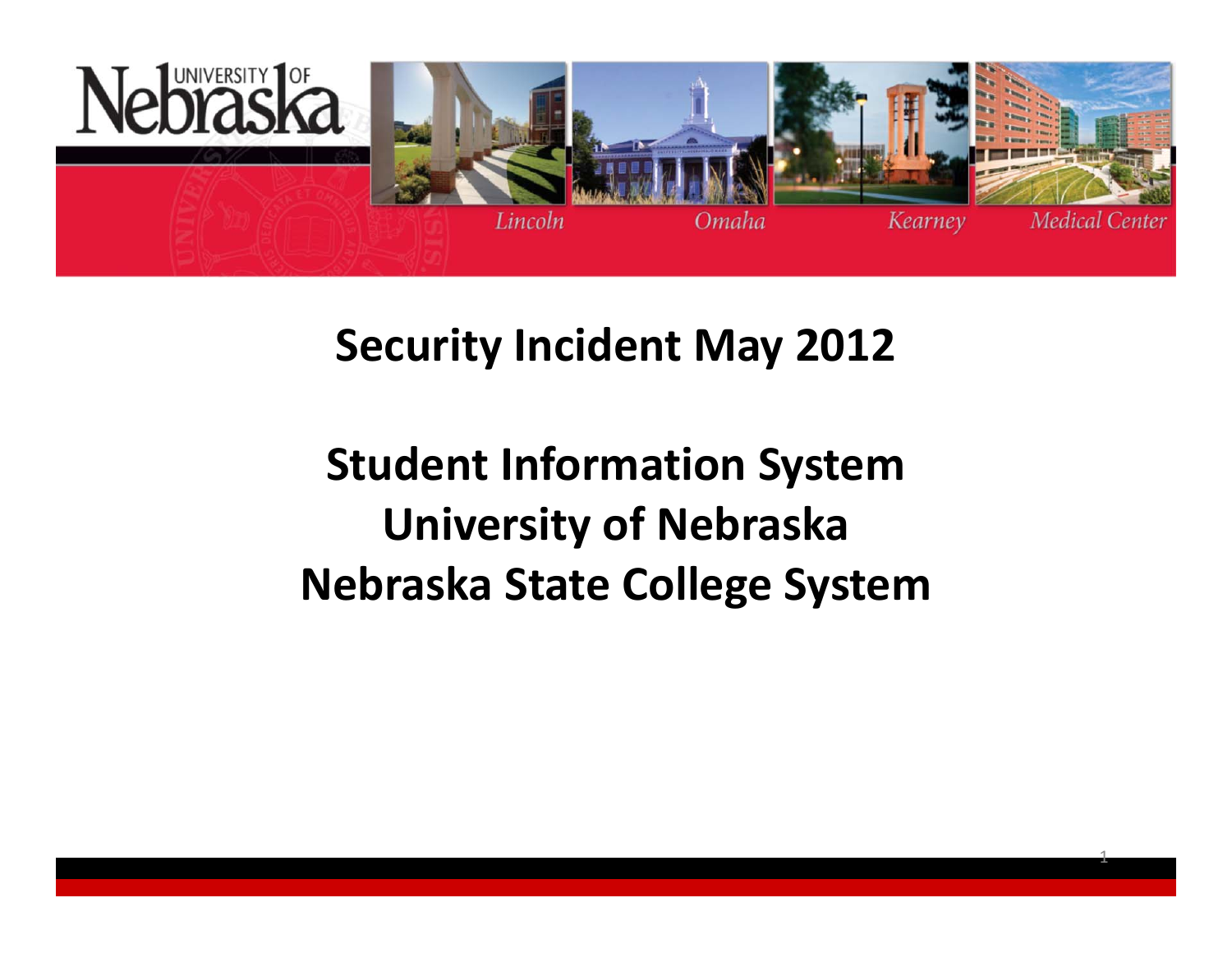# NIVERSITY

### **NeSIS Overview**

- • NeSIS has been operational for two years and is based on Oracle's PeopleSoft Enterprise Campus Solution platform
- • Major components are the PeopleSoft application and the Oracle database that supports it
- $\bullet$  UNCSN manages two complete versions, one for the University System and one for the Nebraska State College System
- • NeSIS oversight: Implementation team and Steering Committee, both with representatives of all campuses and state colleges

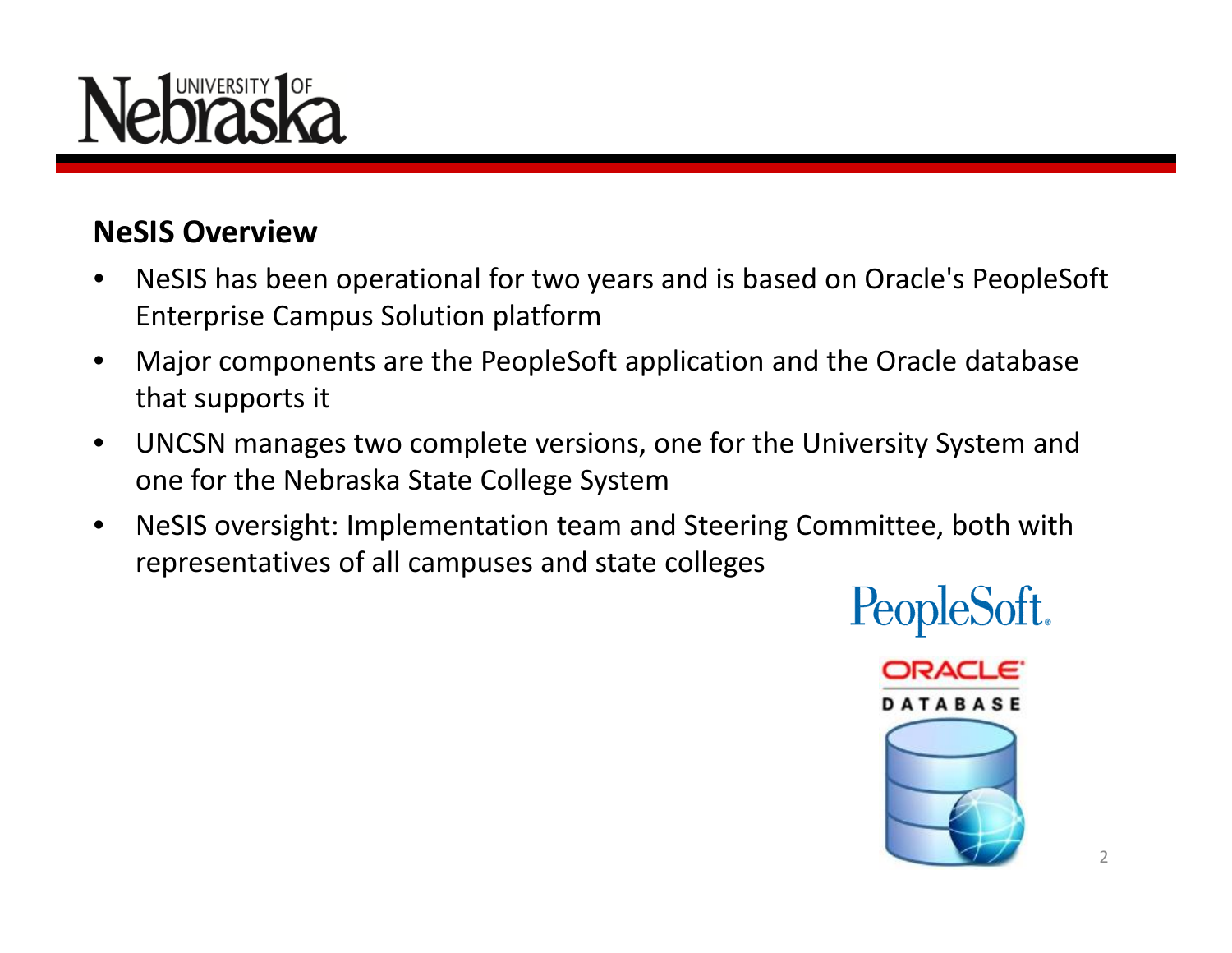# JNIVERSITY<sup>1</sup>OF



- • University and Nebraska State College Student Information Systems are two autonomous and separate systems
- •• Both systems were targeted as part of this breach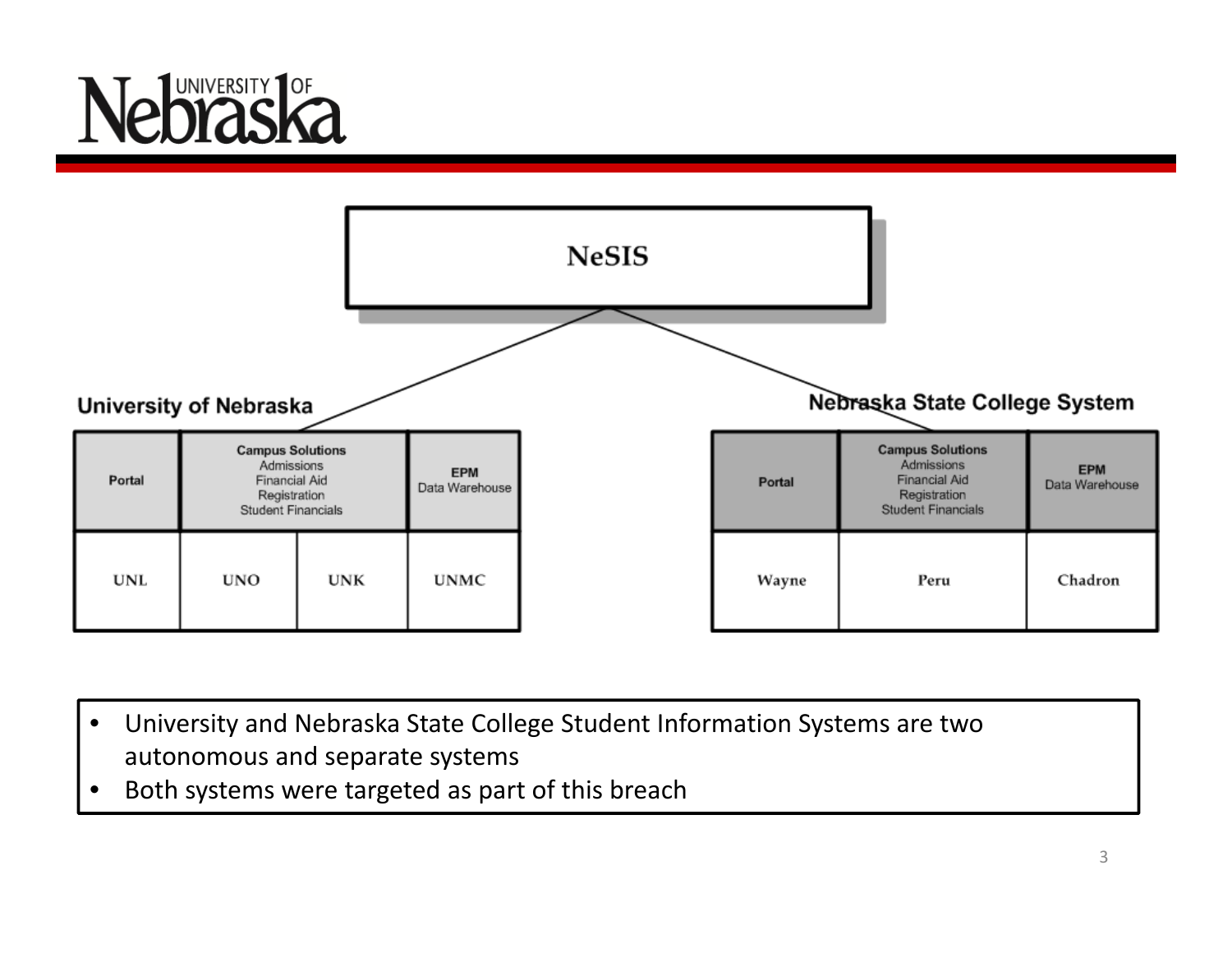

### **Incident Overview**

### **May 23, 2012**

- • 10:00 p.m. UNCSN staff received an error message in PeopleSoft
	- Investigated error and determined it was result of unauthorized access to the PeopleSoft application
	- Locked compromised accounts immediately and continued to monitor the application

### **May 24, 2012**

- • UNCSN staff continued investigation and determined that individual had breached the Oracle database for the University system
	- UNCSN blocked access to the database within minutes of this discovery
- • UNCSN immediately began <sup>a</sup> comprehensive investigation, including whether there were attempts to compromise the Nebraska State College database
	- Police report was filed with UNL Police at 1:10 p.m.
	- UNCSN began implementing preventive measures in response to the attack method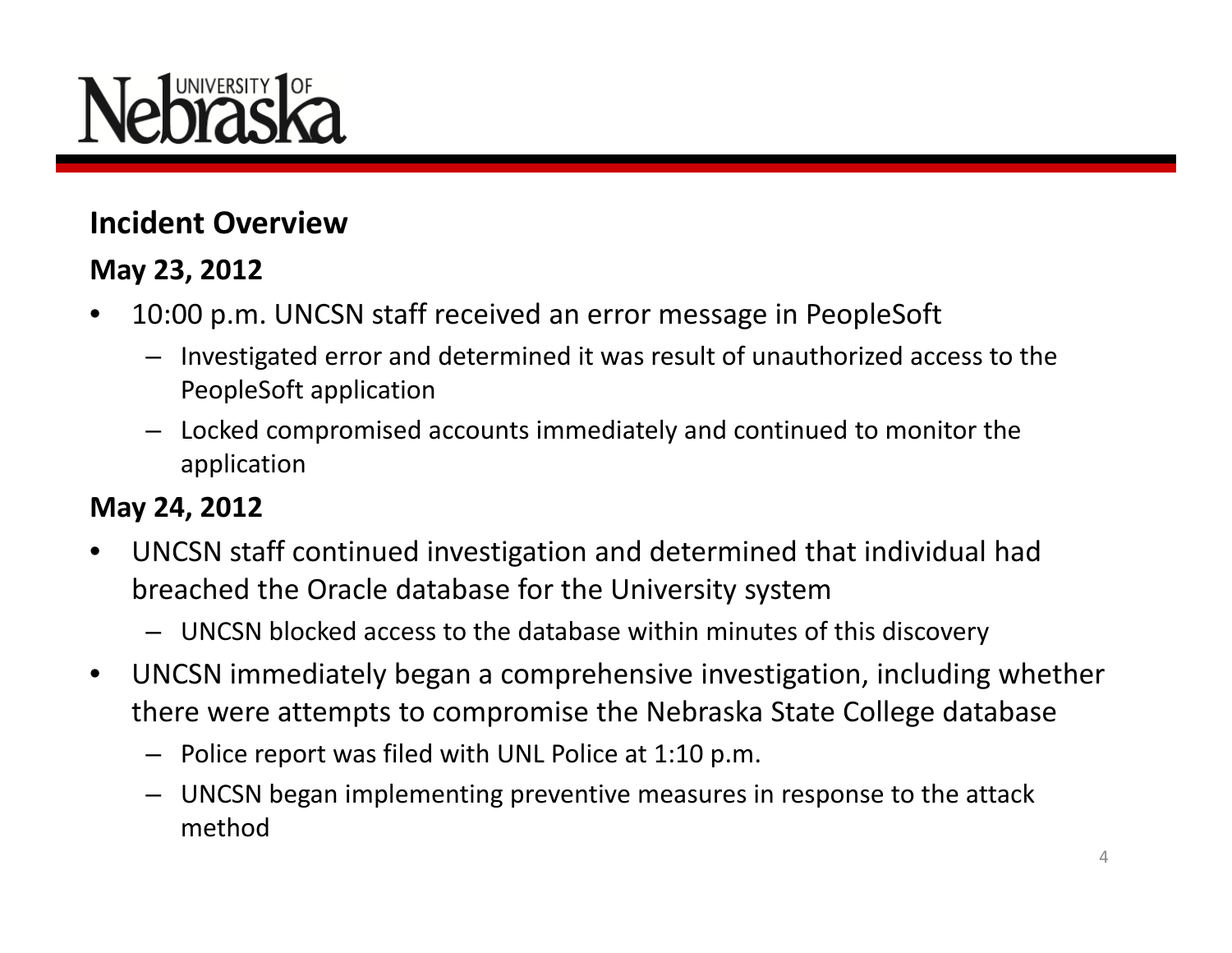### **Response / Action Steps to Date**

- **May 23** Unauthorized activity within application initially detected
- **May 24** Breach of database confirmed, law enforcement contacted
- **May 25** News release on breach, web site established
- **May 26** Email notification to individuals with bank accounts associated with NeSIS account (22,000)
- **May 27** Employee and parent data identified in breached database
	- News release issued on employee/parent data;
- **May 29** External security experts on‐site to assist in investigation
	- Email notification sent to current employees (12,000)
	- Letters sent to individuals with bank accounts with no email address on file or invalid email address

UNCSN Security and Technical staff have continued its investigation into the breach since May 24<sup>th</sup> to determine attack path, impact and provide assistance in the police investigation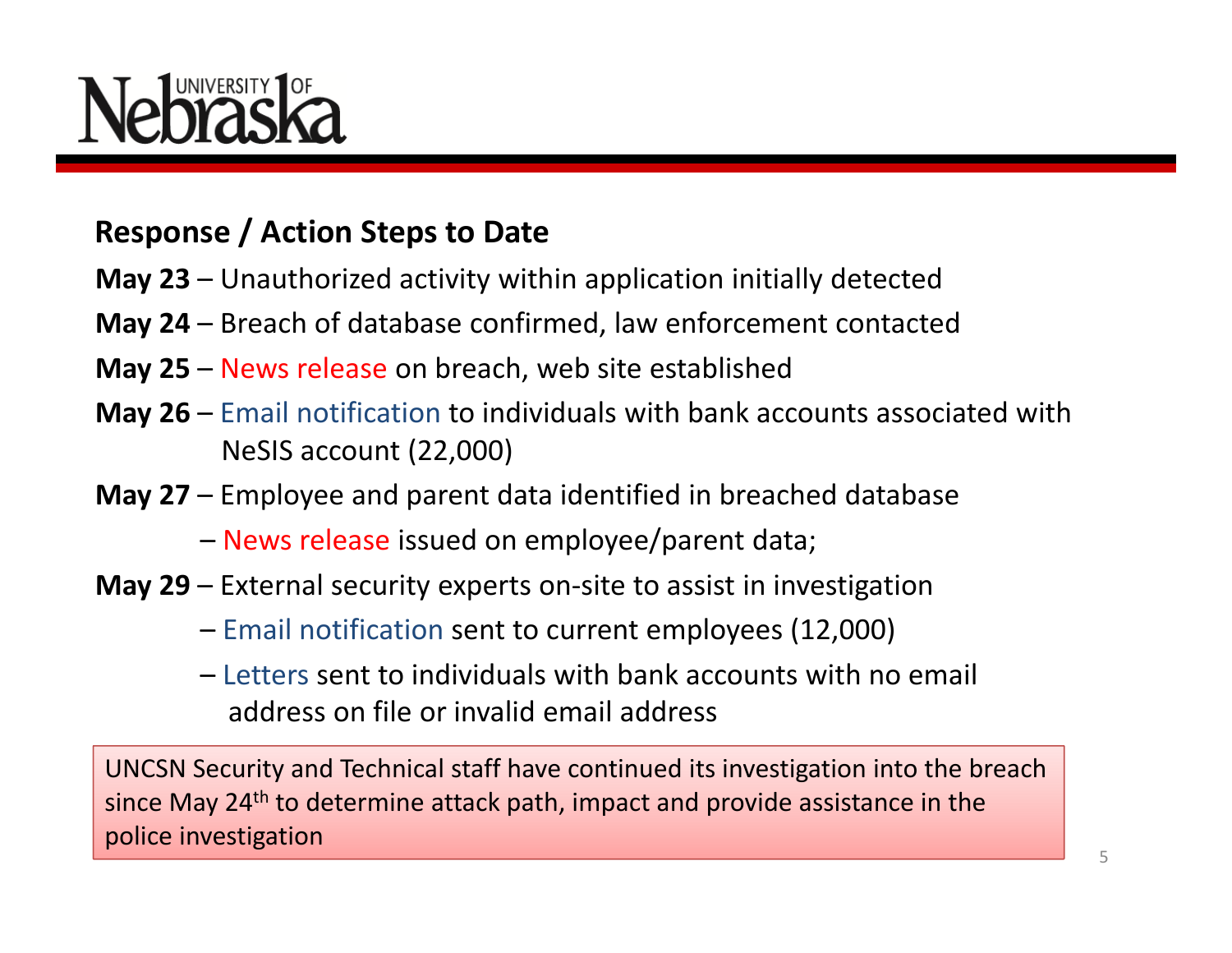# NIVERSITY

### **Response / Action Steps to Date**

- **May 30** News release issued that individual believed responsible identified and computers seized
	- Email notification sent to all current students (53,000)
- **May 31 – June 1** UNO and UNL alumni associations sent email notifications to 57,000 past students since 1985/86
- **June 1** Toll‐free call center established; news release issued on call center
- **Jun 2 – June 6** Database analysis to build additional email lists for applicants, parents, past students
- **June 7 – June 8** Email notification process being finalized for remaining individuals in database with an email address

UNCSN Security and Technical staff have continued its investigation into the breach since May 24<sup>th</sup> to determine attack path, impact and provide assistance in the police investigation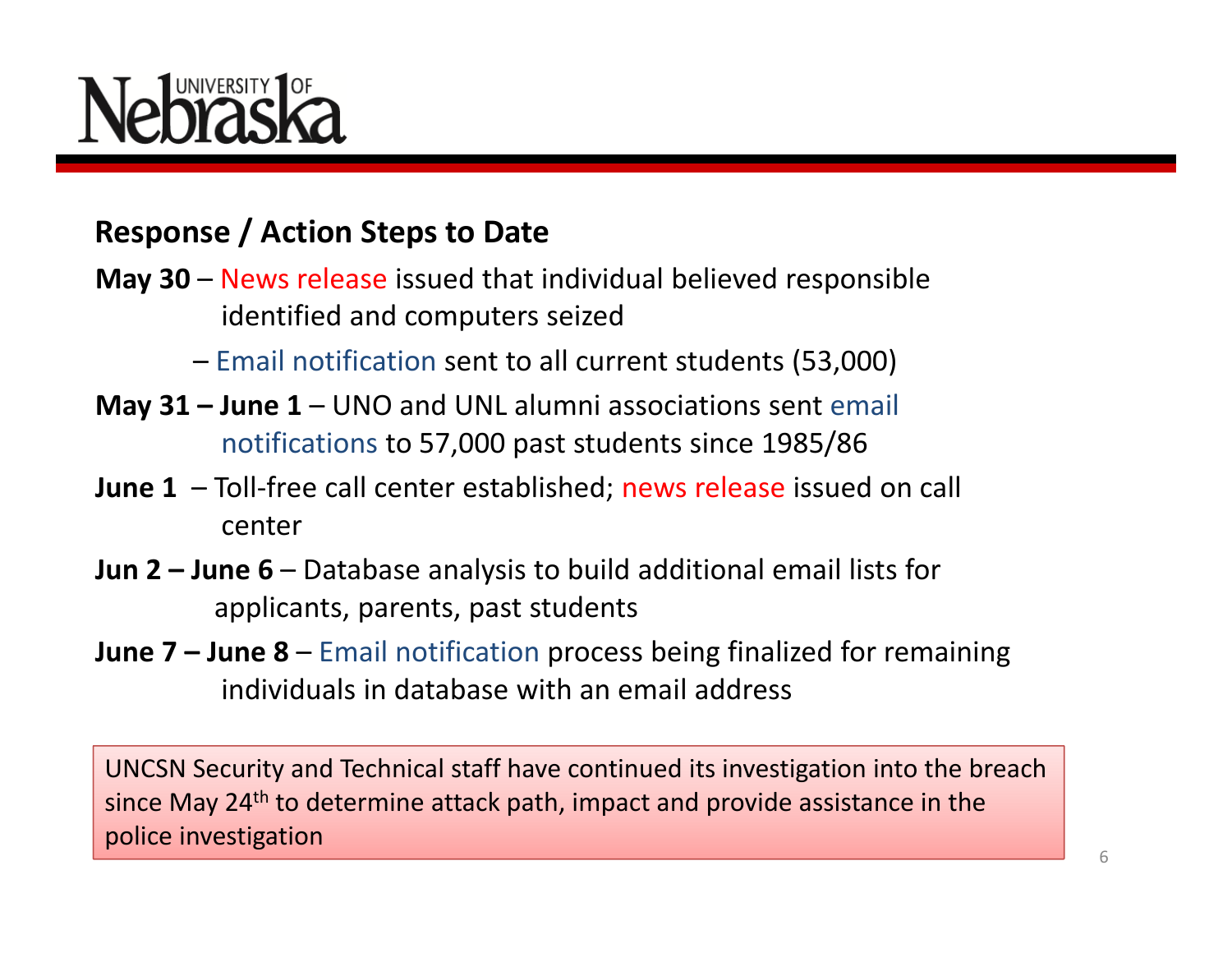

### **Public Response**

- $\bullet$ Received over 250 questions and comments through website submission
- $\bullet$ • Received 656 calls to call center through June  $7<sup>th</sup>$
- •Web traffic peaked the first four days and has decreased

| Home                             | <b>Standard Reporting</b> | <b>Custom Reporting</b>                   |                  |       |                              | <b>Admin</b> | Help <sup>[2]</sup> |
|----------------------------------|---------------------------|-------------------------------------------|------------------|-------|------------------------------|--------------|---------------------|
| <b>Visitors Overview</b>         |                           |                                           |                  |       | May 23, 2012 - Jun 7, 2012 - |              |                     |
| <b>Advanced Segments</b>         | Email BETA                | <b>Add to Dashboard</b><br>Export $\star$ |                  |       |                              |              |                     |
| -                                | % of visits : 100.00%     |                                           |                  |       |                              |              |                     |
| Overview                         |                           |                                           |                  |       |                              |              |                     |
| Visits $\sim$<br><b>O</b> Visits | Select a metric<br>VS.    |                                           |                  |       | <b>Hourly</b>                | Day<br>Week  | <b>Month</b>        |
| 6,000                            |                           | Peak: 5,526                               |                  |       |                              |              |                     |
| 3,000                            |                           |                                           |                  |       |                              |              |                     |
|                                  | May 25                    | May 27                                    | May 29<br>May 31 | Jun 2 | Jun 4                        | Jun 6        | 7                   |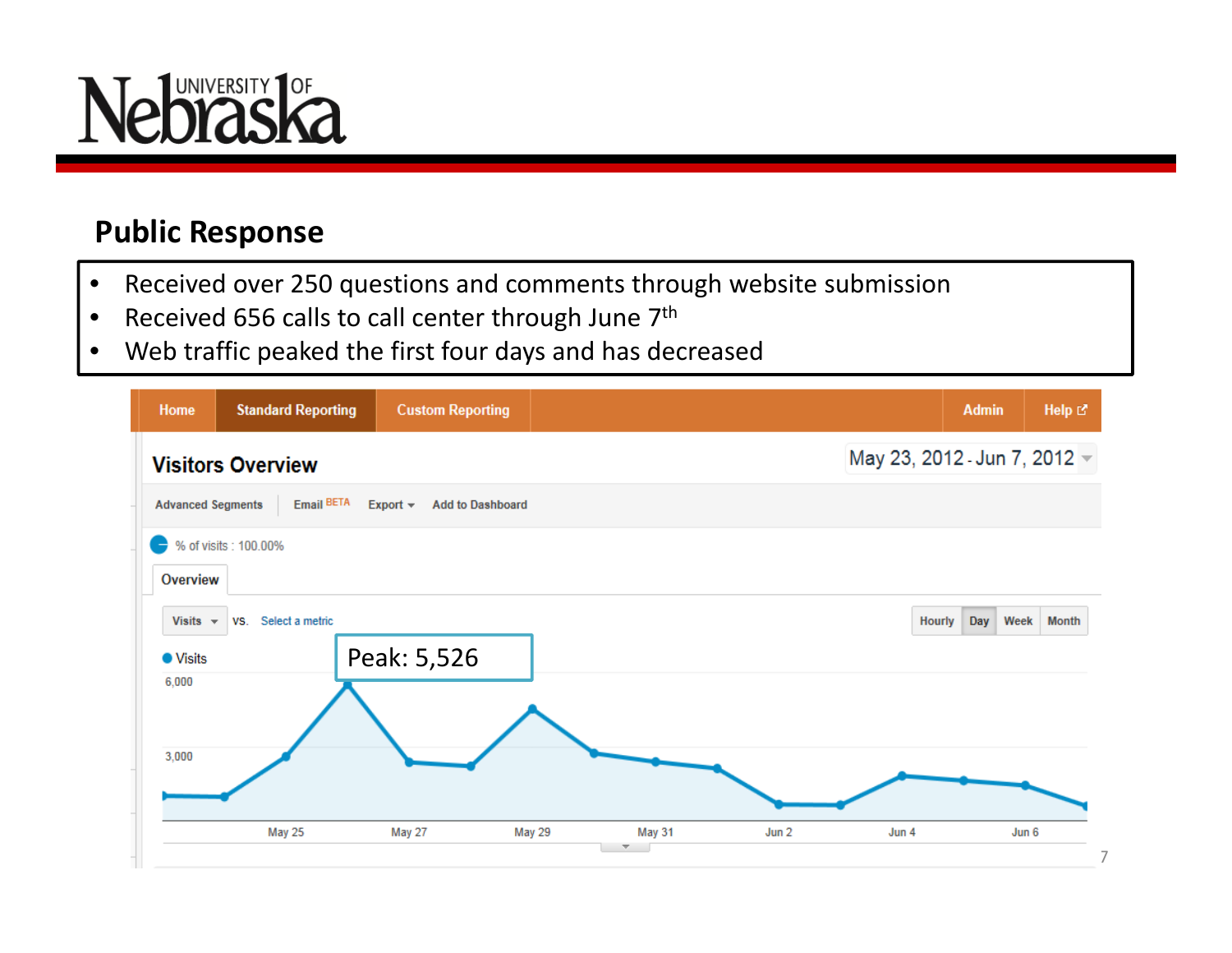# **NIVERSITY**

### **Next Steps**

- • Continue to analyze this incident
	- Determining specific method and full extent of the incident
	- Continue to assist in police investigation
- •Analyze and refine our response plan
- $\bullet$  Analyze our overall information security posture
	- Assess current information security controls compared to industry best practices
	- Partner with external security firm to provide recommendations to prevent and limit the impact of future incidents